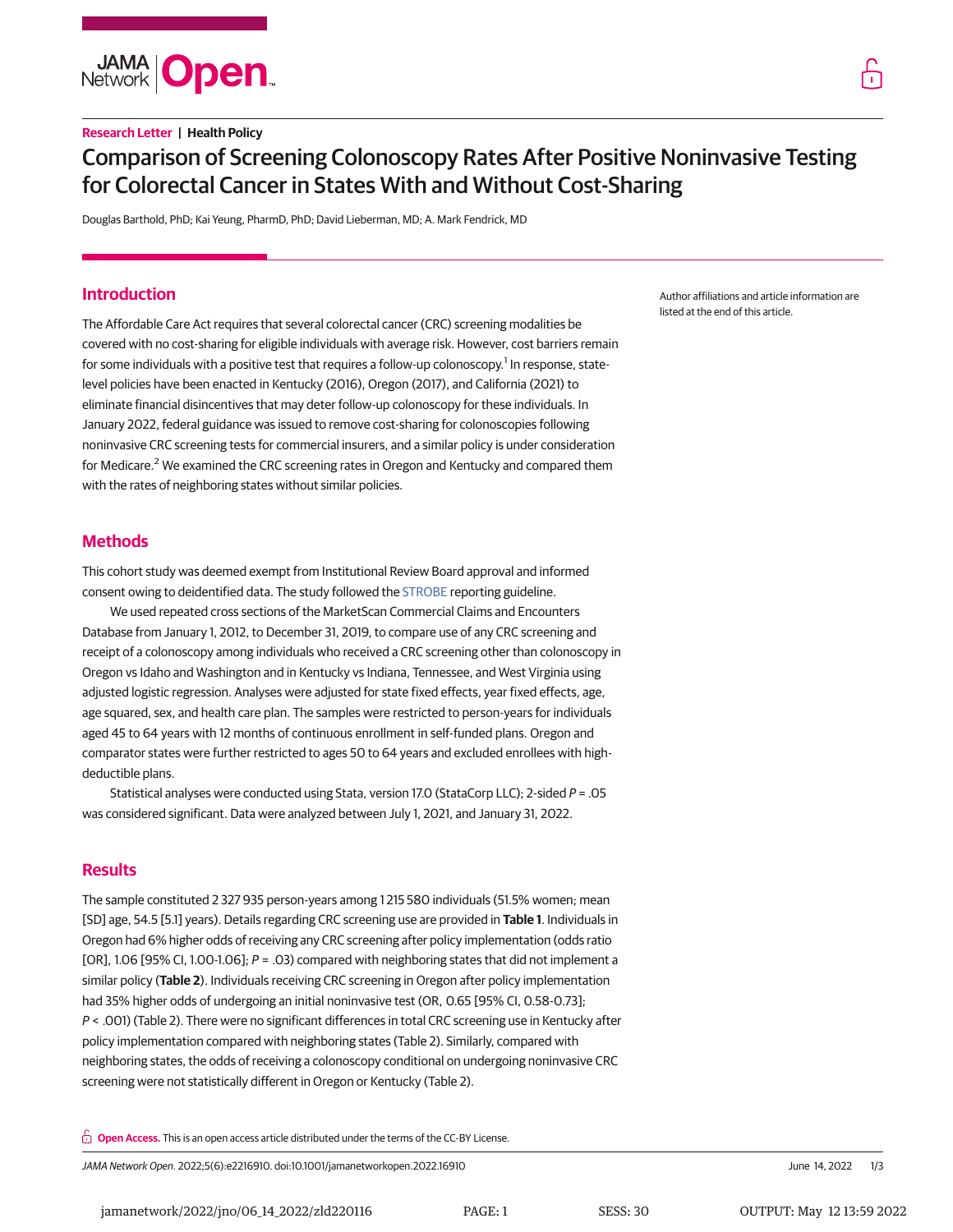#### Table 1. Use of CRC Screening in States With Policy Changes and Comparator States<sup>a</sup>

|                                     | <b>Total</b>   | Oregon        | Oregon<br>comparator<br>statesb | Kentucky      | Kentucky<br>comparator<br>states <sup>c</sup> |
|-------------------------------------|----------------|---------------|---------------------------------|---------------|-----------------------------------------------|
| No. of person-years                 | 2327935        | 112672        | 497606                          | 392642        | 1 3 2 5 0 1 5                                 |
| Any CRC screening                   | 342 554 (14.7) | 15 659 (13.9) | 68 880 (13.8)                   | 58 191 (14.8) | 199 824 (15.1)                                |
| Colonoscopy                         | 190 063 (8.2)  | 11 096 (9.8)  | 46 102 (9.3)                    | 33 077 (8.4)  | 99 788 (7.5)                                  |
| <b>NCS</b>                          | 181443 (7.8)   | 5319 (4.7)    | 27 000 (5.4)                    | 30 567 (7.8)  | 118 557 (8.9)                                 |
| Colonoscopy<br>(conditional on NCS) | 28 952 (1.2)   | 756(0.7)      | 4222(0.8)                       | 5453(1.4)     | 18 5 21 (1.4)                                 |

Abbreviations: CRC, colorectal cancer; NCS, noncolonoscopy CRC screening.

- <sup>a</sup> Sample obtained from the MarketScan Commercial Claims and Encounters Database for the period 2012 to 2019.Data are presented as the number (%) of individuals unless indicated otherwise.
- **b** Idaho and Washington.
- <sup>c</sup> Indiana, Tennessee, and West Virginia.

|                                    | Oregon            |         | Kentucky          |         |
|------------------------------------|-------------------|---------|-------------------|---------|
| Screening type                     | OR (95% CI)       | P value | OR (95% CI)       | P value |
| Any CRC screening                  | $1.06(1.00-1.06)$ | .03     | $1.00(0.96-1.05)$ | > 99    |
| Colonoscopy (among CRC screenings) | $0.65(0.58-0.73)$ | < 0.01  | $0.97(0.89-1.07)$ | .57     |
| Colonoscopy (conditional on NCS)   | $0.99(0.78-1.27)$ | .96     | $1.01(0.86-1.18)$ | .91     |

Abbreviations: CRC, colorectal cancer; NCS, noncolonoscopy colorectal cancer screening; OR, odds ratio.

a Adjusted analyses compared Oregon (after 2017) with Idaho and Washington and compared Kentucky (after 2016) with Indiana, Tennessee, and West Virginia. Difference-in-differences logistic regression adjusted for state fixed effects, year fixed effects, age, age squared, sex, and health care plan (basic, comprehensive, exclusive provider organization; health maintenance organization; point of service; preferred provider organization; and point of service with capitation).

# **Discussion**

The Affordable Care Act eliminated cost-sharing for several CRC screening modalities. Because many individuals in the US undergo noninvasive CRC screening as an initial test, clinical guidelines state that a positive test requires a follow-up colonoscopy.<sup>3</sup> However, several individuals who test positive on such tests incur out-of-pocket costs that may impede completion of the screening process or create financial hardship.<sup>1</sup> Consequently, state-specific policies and recent federal guidance have eliminated cost-sharing for follow-up colonoscopy.

After comparing outcomes in 2 states that eliminated consumer cost-sharing for follow-up colonoscopy with those of neighboring states without such regulations, we found that access to full coverage significantly increased overall CRC screening and use of noninvasive testing in Oregon but not Kentucky. However, there was no significant increase in colonoscopies among individuals who received an initial noninvasive screening test in either state. Future studies should examine whether the use of noninvasive testing improves cost-effectiveness and reduces risk for patients.

Study limitations include an inability to observe screening test results in claims data and possible unmeasured confounding. Regardless, our results are consistent with previous research demonstrating an association between policies that eliminate out-of-pocket costs and use of cancer screening.<sup>4</sup> These findings suggest that the enactment of policies that remove financial barriers is merely one of many elements (eg, health literacy, outreach, transportation, access to care) that may help to achieve desired cancer screening outcomes.

### **ARTICLE INFORMATION**

**Accepted for Publication:** April 24, 2022.

**Published:** June 14, 2022. doi[:10.1001/jamanetworkopen.2022.16910](https://jama.jamanetwork.com/article.aspx?doi=10.1001/jamanetworkopen.2022.16910&utm_campaign=articlePDF%26utm_medium=articlePDFlink%26utm_source=articlePDF%26utm_content=jamanetworkopen.2022.16910)

**Open Access:** This is an open access article distributed under the terms of the [CC-BY License.](https://jamanetwork.com/pages/cc-by-license-permissions/?utm_campaign=articlePDF%26utm_medium=articlePDFlink%26utm_source=articlePDF%26utm_content=jamanetworkopen.2022.16910) © 2022 Barthold D et al.JAMA Network Open.

**Corresponding Author:** Douglas Barthold, PhD, 1959 Pacific St NE, Box 357630, Seattle, WA 98195 [\(barthold@uw.edu\)](mailto:barthold@uw.edu).

**Author Affiliations:** The Comparative Health Outcomes, Policy, and Economics (CHOICE) Institute, Department

 $\stackrel{\leftarrow}{\oplus}$  JAMA Network Open. 2022;5(6):e2216910. doi:10.1001/jamanetworkopen.2022.16910 (Reprinted) and the state of the 14, 2022 2/3